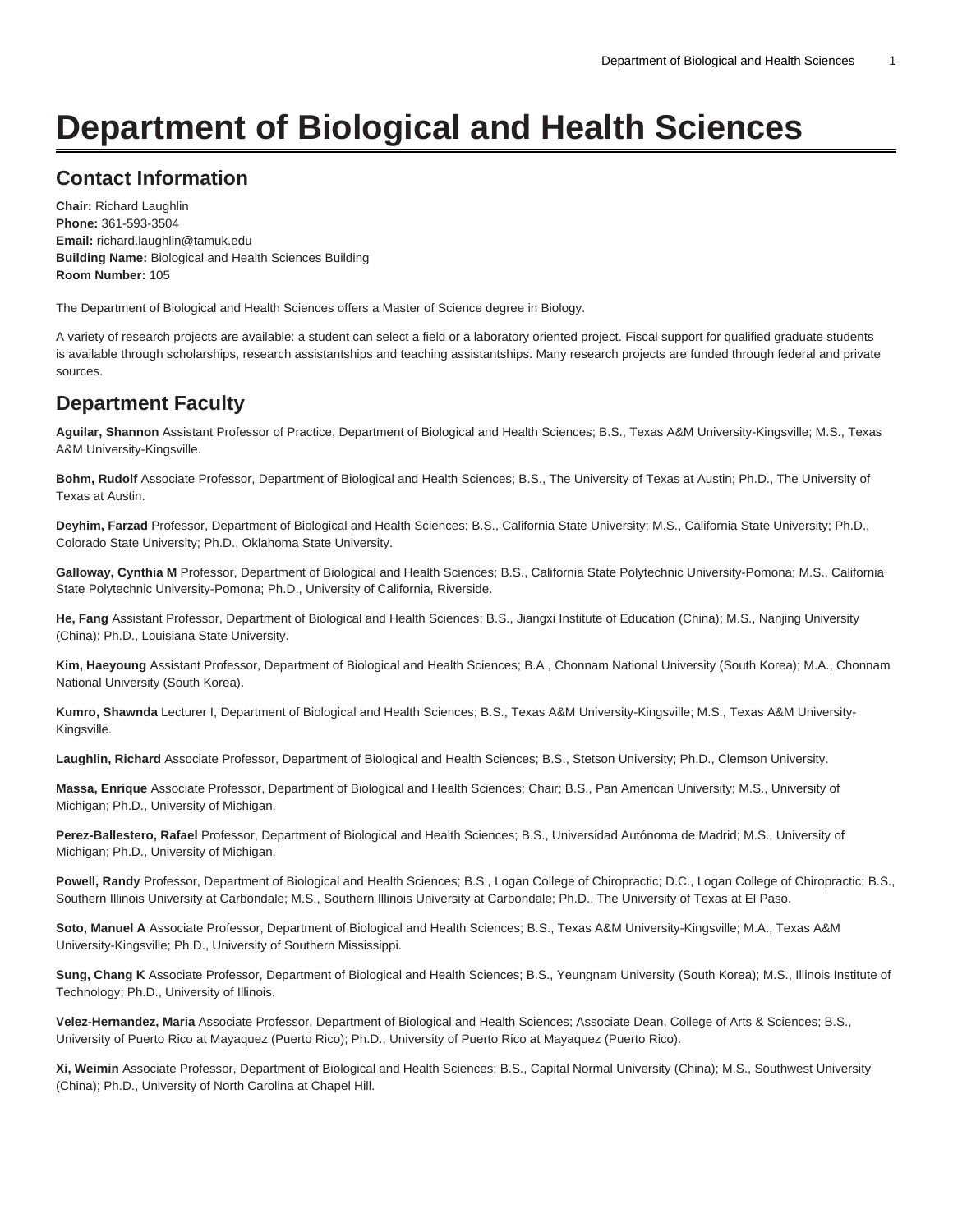# **Emeritus**

**Peacock, J. Talmer** Professor of Biology, Department of Biological and Health Sciences; B.S., Maryville College; M.S., University of Alabama; Ph.D., The University of Texas at Austin.

Perez, John Professor of Biological and Health Sciences, Department of Biological and Health Sciences; Regents Professor; B.S., University of Utah; M.A., Mankato State College; Ph.D., Utah State University.

**Wood, Carl** Professor of Biology, Department of Biological and Health Sciences; B.S., Texas A&M University; M.S., Texas A&M University; Ph.D., Texas A&M University.

# **Biology (BIOL)**

#### **BIOL 5102** Research Problems I **1 SCH (0-1)**

Individual problems assigned, defined and supervised by a Biology graduate faculty member with permission of the department chair. Provides experience in individual design, execution and reporting of small units of research of professional caliber. The Research Problems I, II and III courses may be repeated in any combination for a total maximum of 6 semester credit hours applied towards the graduate degree.

#### **BIOL 5104** Graduate Seminar **1 SCH (0-1)**

An advanced study of biological literature and research with critical class reports. Must be taken four times for credit.

#### **BIOL 5202** Research Problems II **2 SCH (0-2)**

Individual problems assigned, defined and supervised by a biology graduate faculty member with permission of the department chair. Provides experience in individual design, execution and reporting of small units of research of professional caliber. The Research Problems I, II and III courses may be repeated in any combination for a total maximum of 6 semester credit hours applied towards the graduate degree.

#### **BIOL 5302** Advanced Topics in Biology **3 SCH (3-0)**

Lectures in selected topics. May be repeated for credit once under a different topic. Prerequisites: 12 semester hours of biology or equivalent.

#### **BIOL 5305** Graduate Research Project **3 SCH (3)**

Designed for project option students and requires completion of research project. Prerequisite: departmental approval. May be repeated for a maximum of 6 semester hours.

### **BIOL 5306** Thesis **3 SCH (3)**

Designed for thesis option students. The course requires completion of thesis research. Prerequisite: departmental approval. May be repeated for maximum of 6 semester hours.

#### **BIOL 5308** Advanced Molecular Genetics **3 SCH (3-0)**

This course will familiarize students with fundamental concepts of molecular genetics, including gene structure and diversity, transcription and advanced concepts in cellular and molecular genetics.

#### **BIOL 5309** Epigenetics **3 SCH (3-0)**

This course will introduce fundamental concepts of epigenetics, including chromatin structure, DNA and histone modifications, and non-coding RNAs, and advanced concepts in gene expression regulation. Furthermore, this course will discuss up-to-date research articles to correlate concepts in epigenetics to practical examples.

#### **BIOL 5310** Systems Neurobiology **3 SCH (3-0)**

This course covers the fundamental concepts of systems neurobiology, including neuronal physiology, sensory and motor systems and complex brain functions like addiction and memory.

#### **BIOL 5311** Advanced Immunology **3 SCH (3-0)**

The fundamentals of immunology, including the anatomical, physiological, cellular and molecular aspects of both innate and adaptive immunity will be covered. Basic diagnostic tools, counter measures against infections, and provide an overview of human and animal immunity will also be discussed.

#### **BIOL 5312** Advanced Bacteriology **3 SCH (3-0)**

A showcase of current topics in microbiology including antibiotic resistance, mircobiome, metabolism, or any other topic agreed upon. Students will be expected to read, understand, and analyze published literature, present these papers in front of the class, and dissect the strengths and weaknesses of the published work.

#### **BIOL 5320** Research Problems III **3 SCH (0-3)**

Individual problems assigned, defined and supervised by a biology graduate faculty member with permission of the department chair. Provides experience in individual design, execution and reporting of small units of research of professional caliber. The Research Problems I, II and III courses may be repeated in any combination for a total maximum of 6 semester credit hours applied towards the graduate degree.

#### **BIOL 5402** Advanced Topics in Biology **4 SCH (3-3)**

Lectures, literature, investigation and research at the graduate level in selected advanced topics. May be repeated for credit under different topics. Fee: \$20.00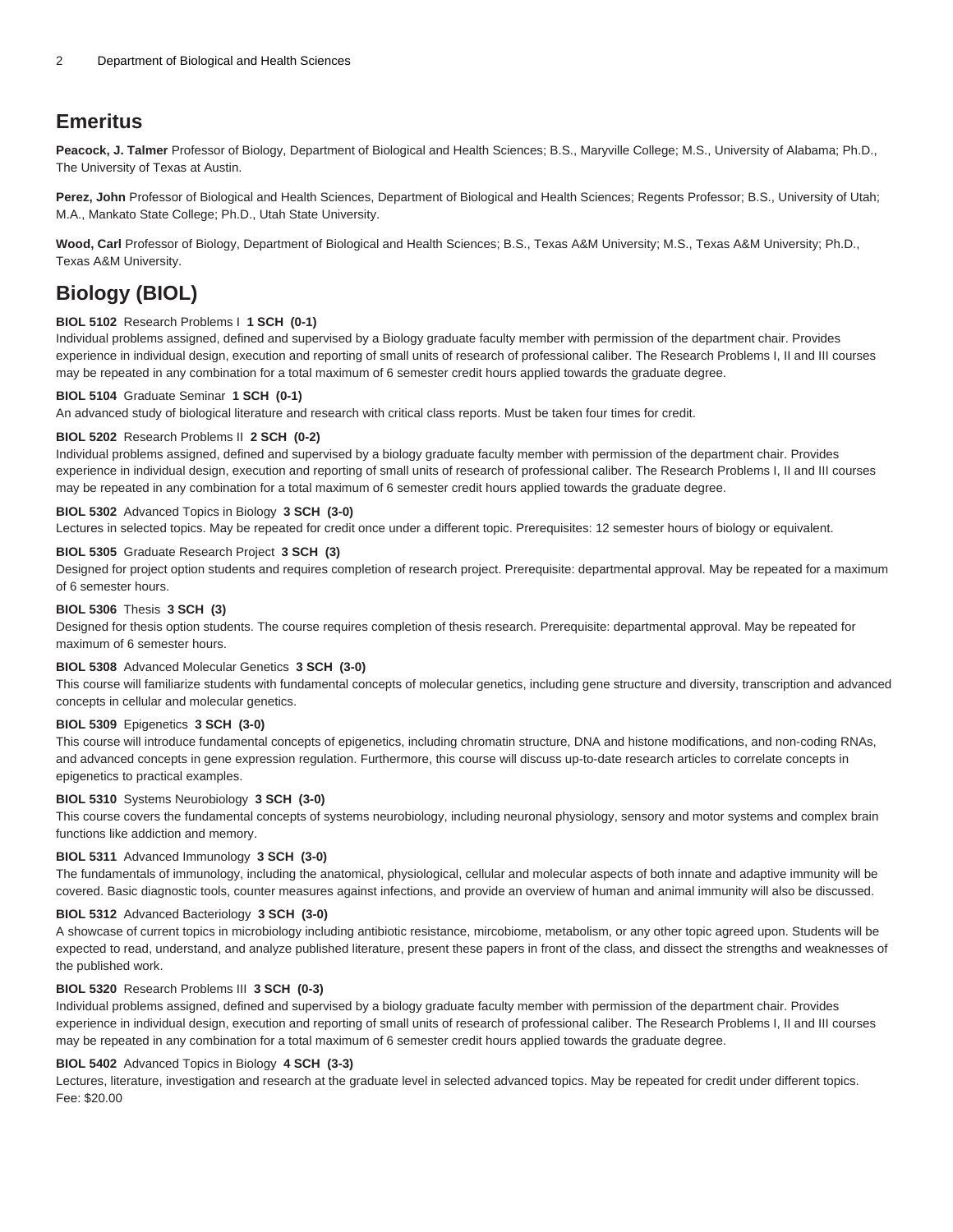### **Biology, M.S.**

The Thesis option is research-oriented and requires completion of a thesis. This program is for students who plan to pursue a Ph.D. or who want research experience. The Research Project option is content-oriented, and a shorter research problem is required. This program is for those needing more background in formal course work. The coursework-only option is for students who are interested in earning an MS degree but do not intend to complete a thesis or project. The prerequisites for full admission are a grade point average of 3.0 on a 4.0 scale and a Graduate Record Examination (quantitative plus verbal) score of 294. Additional information is provided in the Biology Graduate Handbook, which may be obtained form the Graduate Coordinator or Department Chair.

### **Master of Science in Biology (Thesis Degree; 30 credit hours)**

| <b>Course</b>                            | <b>Title</b>                        | <b>Semester Credit</b><br><b>Hours</b> |
|------------------------------------------|-------------------------------------|----------------------------------------|
| Year 1                                   |                                     |                                        |
| <b>BIOL 5104</b>                         | <b>Graduate Seminar</b>             |                                        |
| Prescribed Elective Courses <sup>1</sup> |                                     | $\overline{7}$                         |
| Free Elective Courses <sup>2</sup>       |                                     | 6                                      |
|                                          | <b>Semester Credit Hours</b>        | 14                                     |
| Year 2                                   |                                     |                                        |
| <b>BIOL 5104</b>                         | <b>Graduate Seminar</b>             |                                        |
| <b>BIOL 5306</b>                         | <b>Thesis</b>                       | 3                                      |
| <b>BIOL 5306</b>                         | <b>Thesis</b>                       | 3                                      |
| Prescribed Elective Courses <sup>1</sup> |                                     | 3                                      |
| Free Elective Courses <sup>2</sup>       |                                     | 6                                      |
|                                          | <b>Semester Credit Hours</b>        | 16                                     |
|                                          | <b>Total Credit Hours Required:</b> | 30                                     |

1 Graduate courses offered by the Department of Biological and Health Sciences

2 Graduate courses offered by any department

Students may take a maximum of 6 credit hours of the Research Programs courses including BIOL 5102, BIOL 5202 and BIOL 5320 (these courses are repeatable).

### **Master of Science in Biology (Research Projects Degree Plan; 36 Credit hours)**

| <b>Course</b>                            | <b>Title</b>                        | <b>Semester Credit</b><br><b>Hours</b> |
|------------------------------------------|-------------------------------------|----------------------------------------|
| Year 1                                   |                                     |                                        |
| <b>BIOL 5104</b>                         | <b>Graduate Seminar</b>             |                                        |
| Prescribed Elective Courses <sup>1</sup> |                                     | 11                                     |
| Free Elective Courses <sup>2</sup>       |                                     | 6                                      |
|                                          | <b>Semester Credit Hours</b>        | 18                                     |
| Year 2                                   |                                     |                                        |
| <b>BIOL 5104</b>                         | <b>Graduate Seminar</b>             |                                        |
| <b>BIOL 5305</b>                         | Graduate Research Project           | 3                                      |
| <b>Prescribed Elective Courses</b>       |                                     | 8                                      |
| Free Elective Courses <sup>2</sup>       |                                     | 6                                      |
|                                          | <b>Semester Credit Hours</b>        | 18                                     |
|                                          | <b>Total Credit Hours Required:</b> | 36                                     |

1 Graduate courses offered by the Department of Biological and Health Sciences

2 Graduate courses offered by any department

Students may take a maximum of 6 credit hours of the Research Problems courses, including BIOL 5102, BIOL 5202, and BIOL 5320 (these courses are repeatable).